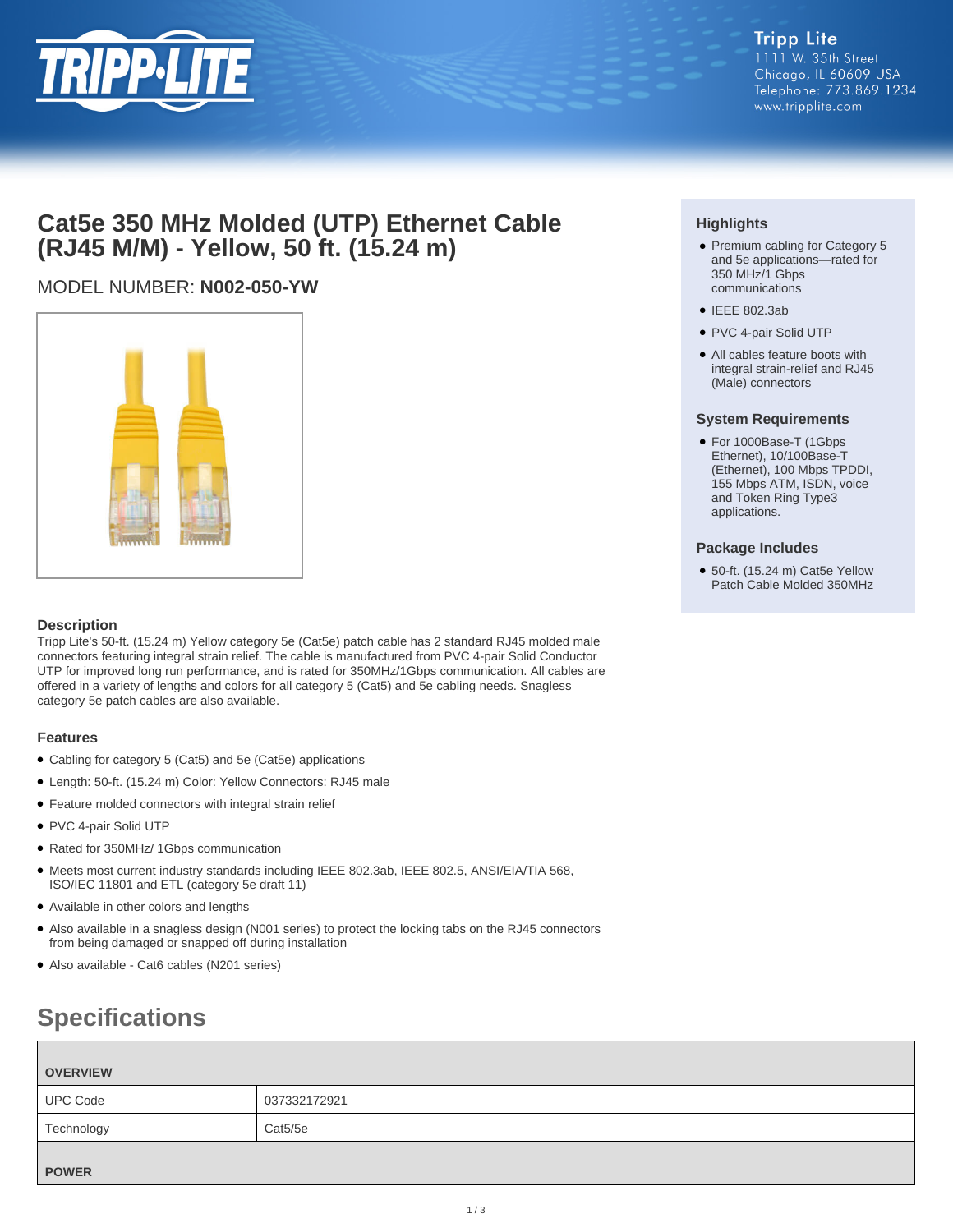

| Power Over Cable (PoC) Support       | No                              |  |
|--------------------------------------|---------------------------------|--|
|                                      |                                 |  |
| <b>PHYSICAL</b>                      |                                 |  |
| Cable Jacket Color                   | Yellow                          |  |
| Cable Jacket Material                | <b>PVC</b>                      |  |
| Cable Jacket Rating                  | <b>CM</b>                       |  |
| Cable Shielding                      | <b>UTP</b>                      |  |
| Cable Outer Diameter (OD)            | 5.0mm                           |  |
| Number of Conductors                 | 4 Pair                          |  |
| <b>Conductor Material</b>            | Solid Copper                    |  |
| Conductor Gauge                      | 26 AWG                          |  |
| Cable Length (ft.)                   | 50                              |  |
| Cable Length (m)                     | 15.24                           |  |
| Cable Length (in.)                   | 600                             |  |
| Cable Length (cm)                    | 1524                            |  |
| Shipping Dimensions (hwd / in.)      | $10.00 \times 8.00 \times 0.50$ |  |
| Shipping Dimensions (hwd / cm)       | 25.40 x 20.32 x 1.27            |  |
| Shipping Weight (lbs.)               | 1.23                            |  |
| Shipping Weight (kg)                 | 0.56                            |  |
| <b>COMMUNICATIONS</b>                |                                 |  |
| Bandwidth per TIA Standard           | 100 MHz                         |  |
| Maximum Bandwidth as Tested          | 350 MHz                         |  |
| Network Compatibility                | 1 Gbps (Gigabit)                |  |
|                                      |                                 |  |
| <b>CONNECTIONS</b>                   |                                 |  |
| Side A - Connector 1                 | RJ45 (MALE)                     |  |
| Side B - Connector 1                 | RJ45 (MALE)                     |  |
| <b>Crossover Wiring</b>              | No                              |  |
| <b>Contact Plating</b>               | Gold                            |  |
| Connector Type                       | Molded                          |  |
| Wiring Configuration                 | EIA/TIA 568B                    |  |
| <b>FEATURES &amp; SPECIFICATIONS</b> |                                 |  |
| IP68 Rated                           | No                              |  |
| Snagless Connector                   | No                              |  |
| Antibacterial                        | $\mathsf{No}$                   |  |